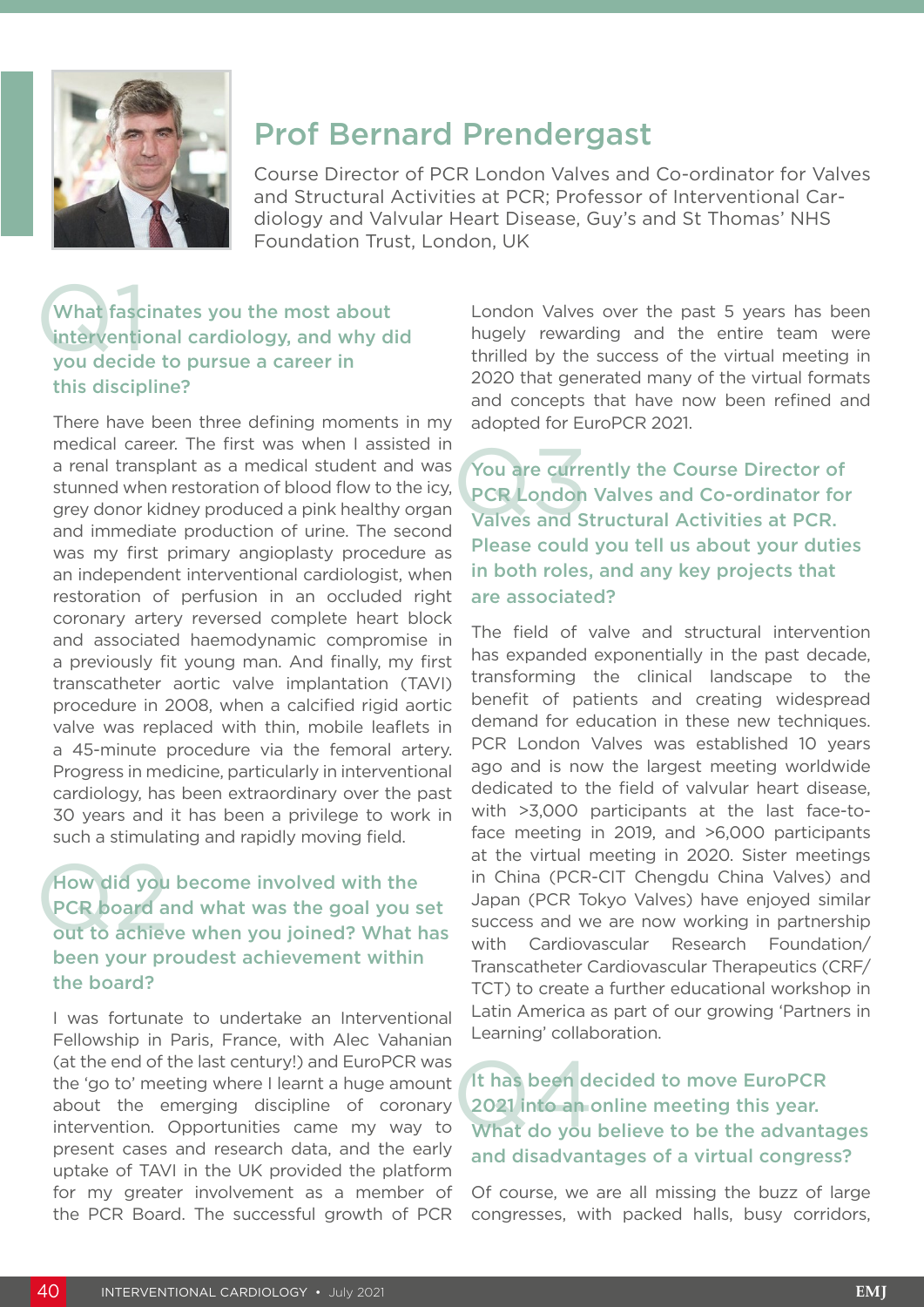

*"The successful growth of PCR London Valves over the past 5 years has been hugely rewarding and the entire team were thrilled by the success of the virtual meeting in 2020 that generated many of the virtual formats and concepts that have now been refined and adopted for EuroPCR 2021."*

and dynamic exhibitions providing opportunities<br>for networking, planning future projects, and the EuroPCR<br>catch-up with old friends and colleagues. On the on interventi for networking, planning future projects, and catch-up with old friends and colleagues. On the other hand, the restrictions associated with the pandemic have perhaps made us re-examine the need for frequent international travel (with large carbon footprint), regular absence from home and the hospital, and the genuine benefits of repetitive slide presentations. Virtual congresses have forced us to re-invent medical education in new and attractive formats, focus on exactly what we are aiming to achieve, and make our programmes accessible to a larger worldwide community: in essence, the founding goals of PCR over 30 years ago. If we can ultimately capture the best of both formats, then COVID-19 will have allowed us the opportunity to make considerable progress.

How much of an impact do you believe the EuroPCR congress has, both directly on interventional cardiologists and indirectly on patients?

Over 8,000 interventional cardiologists visit Paris each May to attend the EuroPCR Course, drawn by the prospect of the highest-calibre postgraduate medical education combined with up-to-the-minute late-breaking data, practical demonstrations, opportunities for interactions with friends and colleagues, and the attractions of one of the world's great cities. The fact that the programme content is firmly rooted in everyday clinical practice means that educational takehome messages are translated immediately and directly to patient care.